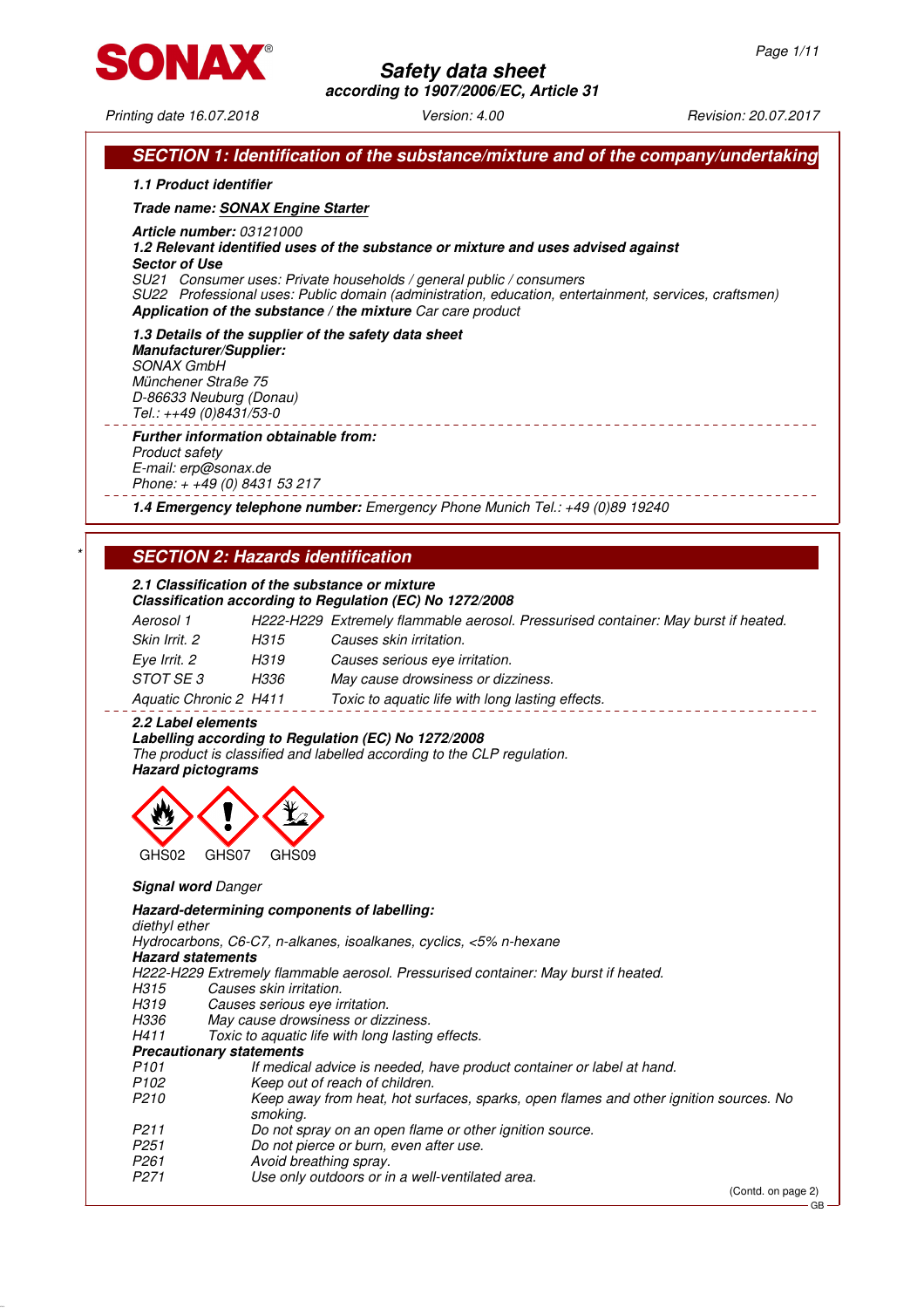

Printing date 16.07.2018 Version: 4.00 Revision: 20.07.2017

## **Trade name: SONAX Engine Starter**

| P <sub>280</sub>               |                                           | Wear protective gloves/eye protection.                                                                                                                                                                              | (Contd. of page 1) |
|--------------------------------|-------------------------------------------|---------------------------------------------------------------------------------------------------------------------------------------------------------------------------------------------------------------------|--------------------|
|                                |                                           | P305+P351+P338 IF IN EYES: Rinse cautiously with water for several minutes. Remove contact lenses, if                                                                                                               |                    |
| P410+P412<br>P <sub>501</sub>  |                                           | present and easy to do. Continue rinsing.<br>Protect from sunlight. Do not expose to temperatures exceeding 50 °C/122 °F.<br>Dispose of contents/container in accordance with local/regional/national/international |                    |
| <b>Additional information:</b> | regulations.                              |                                                                                                                                                                                                                     |                    |
|                                |                                           | Buildup of explosive mixtures possible without sufficient ventilation.                                                                                                                                              |                    |
| 2.3 Other hazards              |                                           |                                                                                                                                                                                                                     |                    |
|                                | <b>Results of PBT and vPvB assessment</b> |                                                                                                                                                                                                                     |                    |
| PBT: Not applicable.           |                                           |                                                                                                                                                                                                                     |                    |
| vPvB: Not applicable.          |                                           |                                                                                                                                                                                                                     |                    |
|                                |                                           |                                                                                                                                                                                                                     |                    |
|                                |                                           |                                                                                                                                                                                                                     |                    |
|                                |                                           | <b>SECTION 3: Composition/information on ingredients</b>                                                                                                                                                            |                    |
|                                |                                           |                                                                                                                                                                                                                     |                    |
| 3.2 Mixtures                   |                                           |                                                                                                                                                                                                                     |                    |
|                                |                                           | <b>Description:</b> Formulation consisting of pressurised gas and solvents with additives                                                                                                                           |                    |
| <b>Dangerous components:</b>   |                                           |                                                                                                                                                                                                                     |                    |
| CAS: 60-29-7                   |                                           | diethyl ether                                                                                                                                                                                                       | $20 - 25%$         |
| EINECS: 200-467-2              |                                           |                                                                                                                                                                                                                     |                    |
|                                |                                           | $\diamond$ Flam. Lig. 1, H224; $\diamond$ Acute Tox. 4, H302; STOT SE 3,                                                                                                                                            |                    |
|                                | Reg.nr.: 01-2119535785-29-xxxxx   H336    |                                                                                                                                                                                                                     |                    |
| EC No 921-024-6                |                                           | Hydrocarbons, C6-C7, n-alkanes, isoalkanes, cyclics, <5% n-                                                                                                                                                         | $15 - 20\%$        |
|                                | Reg.nr.: 01-2119475514-35-xxxx            | hexane                                                                                                                                                                                                              |                    |
|                                |                                           | $\diamond$ Flam. Lig. 2, H225; $\diamond$ Asp. Tox. 1, H304; $\diamond$ Aquatic                                                                                                                                     |                    |
|                                |                                           |                                                                                                                                                                                                                     |                    |
| CAS: 106-97-8                  |                                           | butane                                                                                                                                                                                                              | $10 - 15\%$        |
| EINECS: 203-448-7              |                                           | Flam. Gas 1, H220; Press. Gas C, H280                                                                                                                                                                               |                    |
|                                | Reg.nr.: 01-2119474691-32-xxxx            |                                                                                                                                                                                                                     |                    |
|                                |                                           |                                                                                                                                                                                                                     |                    |
| CAS: 74-98-6                   |                                           | propane                                                                                                                                                                                                             | $10 - 15\%$        |
| EINECS: 200-827-9              |                                           | Flam. Gas 1, H220; Press. Gas C, H280                                                                                                                                                                               |                    |
|                                | Reg.nr.: 01-2119486944-21-xxxx            |                                                                                                                                                                                                                     |                    |
| CAS: 67-64-1                   |                                           | acetone                                                                                                                                                                                                             | $10 - 15\%$        |
| EINECS: 200-662-2              |                                           | $\circled{}$ Flam. Lig. 2, H225; $\circled{}$ Eye Irrit. 2, H319; STOT SE 3,                                                                                                                                        |                    |
|                                | Reg.nr.: 01-2119471330-49-xxxx            | H336                                                                                                                                                                                                                |                    |
|                                |                                           |                                                                                                                                                                                                                     |                    |
| CAS: 75-28-5                   |                                           | isobutane                                                                                                                                                                                                           | $3 - 5%$           |
| EINECS: 200-857-2              |                                           | Flam. Gas 1, H220; Press. Gas C, H280                                                                                                                                                                               |                    |
|                                | Reg.nr.: 01-2119485395-27-xxxx            |                                                                                                                                                                                                                     |                    |

#### **Additional information:**

Reg.nr.: 01-2119457435-35-xxxx

Reg.nr.: 01-2119463273-41-xxxx

Reg.nr.: 01-2119480412-44-xxxx

CAS: 124-38-9 EINECS: 204-696-9

CAS: 107-98-2 EINECS: 203-539-1

CAS: 110-82-7 EINECS: 203-806-2

CAS: 110-54-3 EINECS: 203-777-6

Any entry in the EC-column that begins with the number "9" is a Provisional List Number provided by ECHA pending publication of the official EC Inventory Number for the substance. See Section 15 for additional CAS number information for the substance. For the wording of the listed hazard phrases refer to section 16. **Hydrocarbon mixture:**

 $\overline{\textcircled{\circ}}$  Flam. Liq. 3, H226;  $\overline{\textcirc}$  STOT SE 3, H336

 $\circledast$  Flam. Liq. 2, H225;  $\circledast$  Asp. Tox. 1, H304;  $\circledast$  Aquatic Acute 1, H400; Aquatic Chronic 1, H410; Skin Irrit. 2,

Flam. Liq. 2, H225;  $\diamondsuit$  Repr. 2, H361f; STOT RE 2, H373; Asp. Tox. 1, H304;  $\textcircled{\textsc{i}}$  Aquatic Chronic 2, H411;  $\textcircled{\textsc{i}}$  Skin Irrit.

carbon dioxide

cyclohexane

n-hexane

Press. Gas R, H281

1-Methoxy-2-propanol

H315; STOT SE 3, H336

2, H315; STOT SE 3, H336

Benzene content < 0.1%

Cyclohexane is a part of the hydrocarbon mixture.

(Contd. on page 3)

 $3 - 5\%$ 

 $1 - 3%$ 

 $1 - 3\%$ 

 $< 1.00\%$ 

GB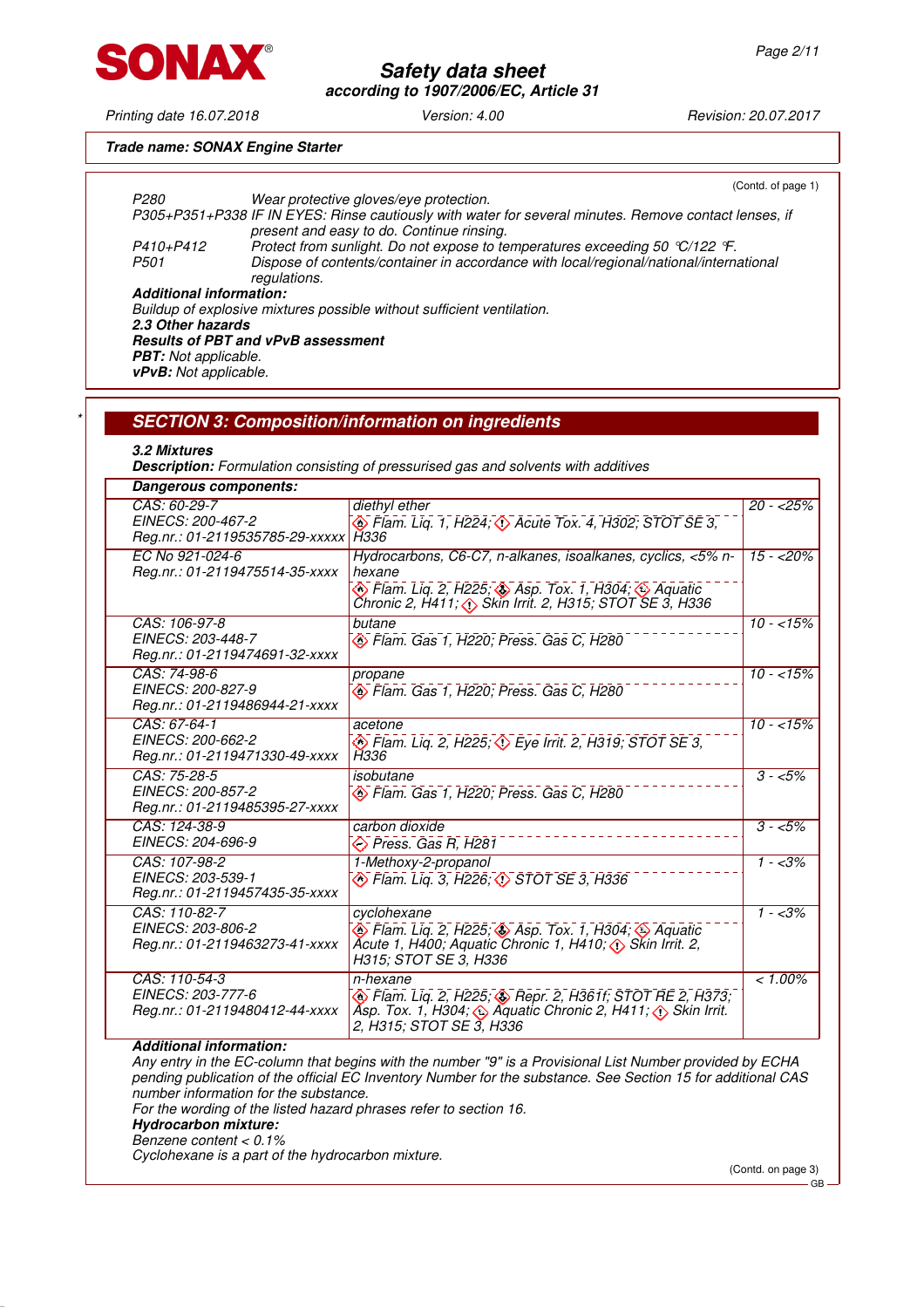Printing date 16.07.2018 Version: 4.00 Revision: 20.07.2017

**Trade name: SONAX Engine Starter**

n-Hexane is a part of the hydrocarbon mixture.

## **SECTION 4: First aid measures**

**4.1 Description of first aid measures General information:** Take affected persons out of danger area and lay down. Remove soiled clothing **After inhalation:** Supply fresh air. In the event of irritation of the respiratory tract, dizziness, nausea or unconsciousness, call medical assistance immediately . **After skin contact:** Immediately wash with water and soap and rinse thoroughly. If symptoms persist consult doctor. **After eye contact:** Rinse opened eye for several minutes under running water. Then consult a doctor. **After swallowing:** Do not induce vomiting; call for medical help immediately. **4.2 Most important symptoms and effects, both acute and delayed Headache Dizziness Drowsiness** Nausea Skin irritation Eye irritation **4.3 Indication of any immediate medical attention and special treatment needed** Treatment in accordance with the doctor's assessment of the patient's condition. Symptomatic treatment.

#### **SECTION 5: Firefighting measures**

**5.1 Extinguishing media Suitable extinguishing agents:** Foam Carbon dioxide Fire-extinguishing powder Water haze **For safety reasons unsuitable extinguishing agents:** Water with full jet **5.2 Special hazards arising from the substance or mixture** In case of fire, the following can be released: Carbon monoxide (CO) Carbon dioxide (CO2) Sulphur dioxide (SO2) **5.3 Advice for firefighters Protective equipment:** Do not inhale explosion gases or combustion gases. Wear self-contained respiratory protective device. Wear fully protective suit. **Additional information** Cool endangered receptacles with water spray. Collect contaminated fire fighting water separately. It must not enter the sewage system.

### **SECTION 6: Accidental release measures**

#### **6.1 Personal precautions, protective equipment and emergency procedures**

Keep away from ignition sources. Ensure adequate ventilation Wear protective equipment. Keep unprotected persons away. **6.2 Environmental precautions:** Do not allow to penetrate the ground/soil.

Do not allow to enter sewers/ surface or ground water.

Inform respective authorities in case of seepage into water course or sewage system.

(Contd. on page 4)

GB



(Contd. of page 2)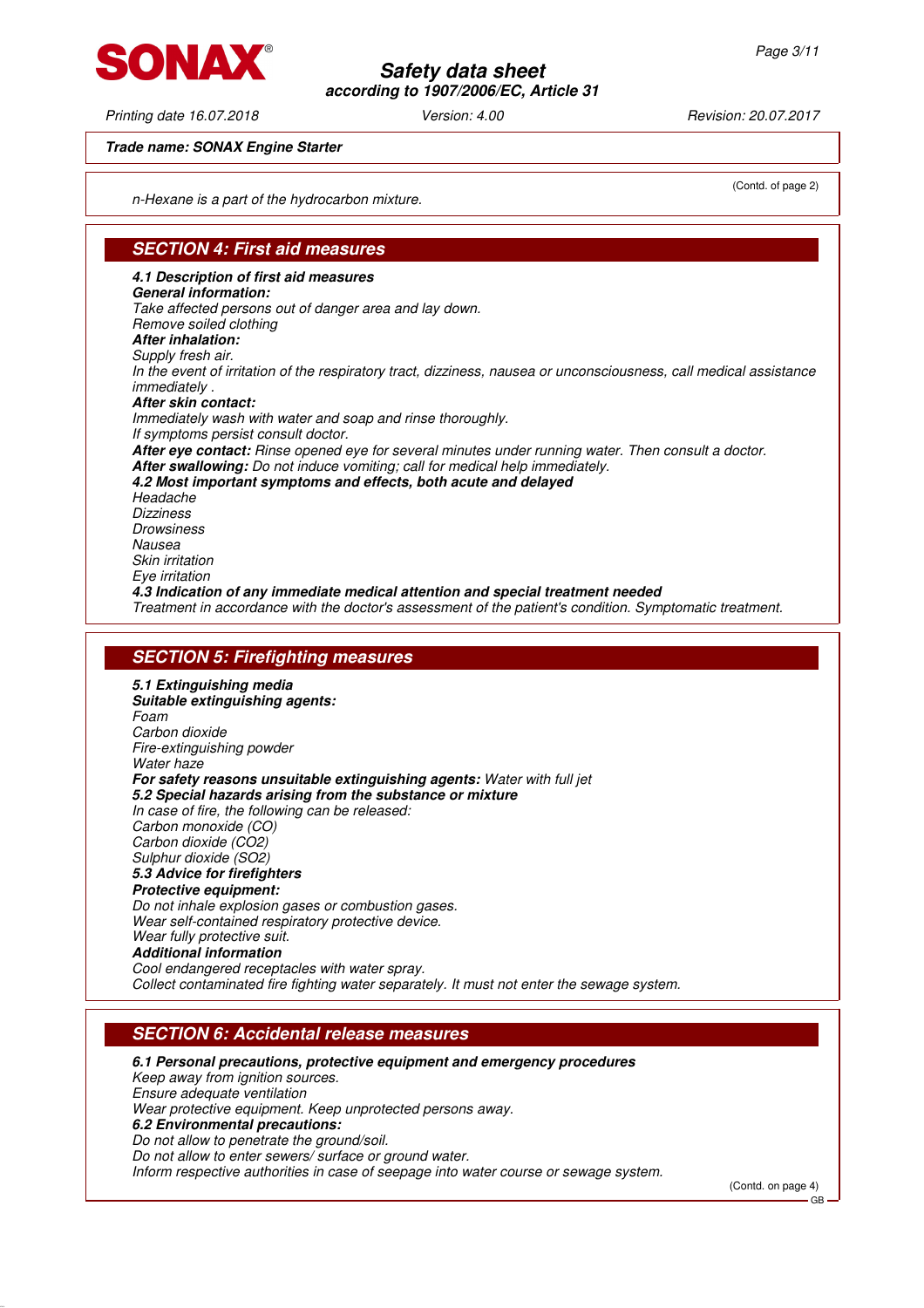

# **according to 1907/2006/EC, Article 31**

**Safety data sheet**

Printing date 16.07.2018 Version: 4.00 Revision: 20.07.2017

(Contd. of page 3)

#### **Trade name: SONAX Engine Starter**

#### **6.3 Methods and material for containment and cleaning up:**

Ensure adequate ventilation.

Absorb with liquid-binding material (sand, diatomite, acid binders, universal binders, sawdust). Dispose contaminated material as waste according to item 13.

#### **6.4 Reference to other sections**

See Section 7 for information on safe handling.

See Section 8 for information on personal protection equipment.

See Section 13 for disposal information.

## **SECTION 7: Handling and storage**

#### **7.1 Precautions for safe handling**

Ensure good ventilation/exhaustion at the workplace. Buildup of explosive mixtures possible without sufficient ventilation. **Information about fire - and explosion protection:**



Keep ignition sources away - Do not smoke.

Pressurized container: protect from sunlight and do not expose to temperatures exceeding 50°C. Do not pierce or burn, even after use.

Do not spray onto a naked flame or any incandescent material.

Highly volatile, flammable constituents are released during processing.

**7.2 Conditions for safe storage, including any incompatibilities Storage:**

**Requirements to be met by storerooms and receptacles:** Provide solvent resistant, sealed floor. Observe official regulations on storing packagings with pressurised containers. **Information about storage in one common storage facility:** Store away from foodstuffs. **Further information about storage conditions:** Protect from heat and direct sunlight.

Store receptacle in a well ventilated area. Store in a cool place. Heat will increase pressure and may lead to the receptacle bursting. Recommended storage temperature: 20 °C.

**7.3 Specific end use(s)** No further relevant information available.

## **SECTION 8: Exposure controls/personal protection**

#### **8.1 Control parameters**

|                              | Ingredients with limit values that require monitoring at the workplace:                                                                                                     |
|------------------------------|-----------------------------------------------------------------------------------------------------------------------------------------------------------------------------|
| CAS: 60-29-7 diethyl ether   |                                                                                                                                                                             |
|                              | WEL (Great Britain) Short-term value: 620 mg/m <sup>3</sup> , 200 ppm<br>Long-term value: 310 mg/m <sup>3</sup> , 100 ppm                                                   |
| <b>IOELV</b> (EU)            | Short-term value: 616 mg/m <sup>3</sup> , 200 ppm<br>Long-term value: 308 mg/m <sup>3</sup> , 100 ppm                                                                       |
| CAS: 106-97-8 butane         |                                                                                                                                                                             |
|                              | WEL (Great Britain) Short-term value: 1810 mg/m <sup>3</sup> , 750 ppm<br>Long-term value: $1450$ mg/m <sup>3</sup> , 600 ppm<br>Carc (if more than 0.1% of buta-1.3-diene) |
| CAS: 67-64-1 acetone         |                                                                                                                                                                             |
|                              | WEL (Great Britain) Short-term value: 3620 mg/m <sup>3</sup> , 1500 ppm<br>Long-term value: $1210$ mg/m <sup>3</sup> , 500 ppm                                              |
| <b>IOELV (EU)</b>            | Long-term value: $1210$ mg/m <sup>3</sup> , 500 ppm                                                                                                                         |
| CAS: 124-38-9 carbon dioxide |                                                                                                                                                                             |
|                              | WEL (Great Britain) Short-term value: 27400 mg/m <sup>3</sup> , 15000 ppm<br>Long-term value: 9150 mg/m <sup>3</sup> , 5000 ppm                                             |
|                              | (Contd. on page 5)                                                                                                                                                          |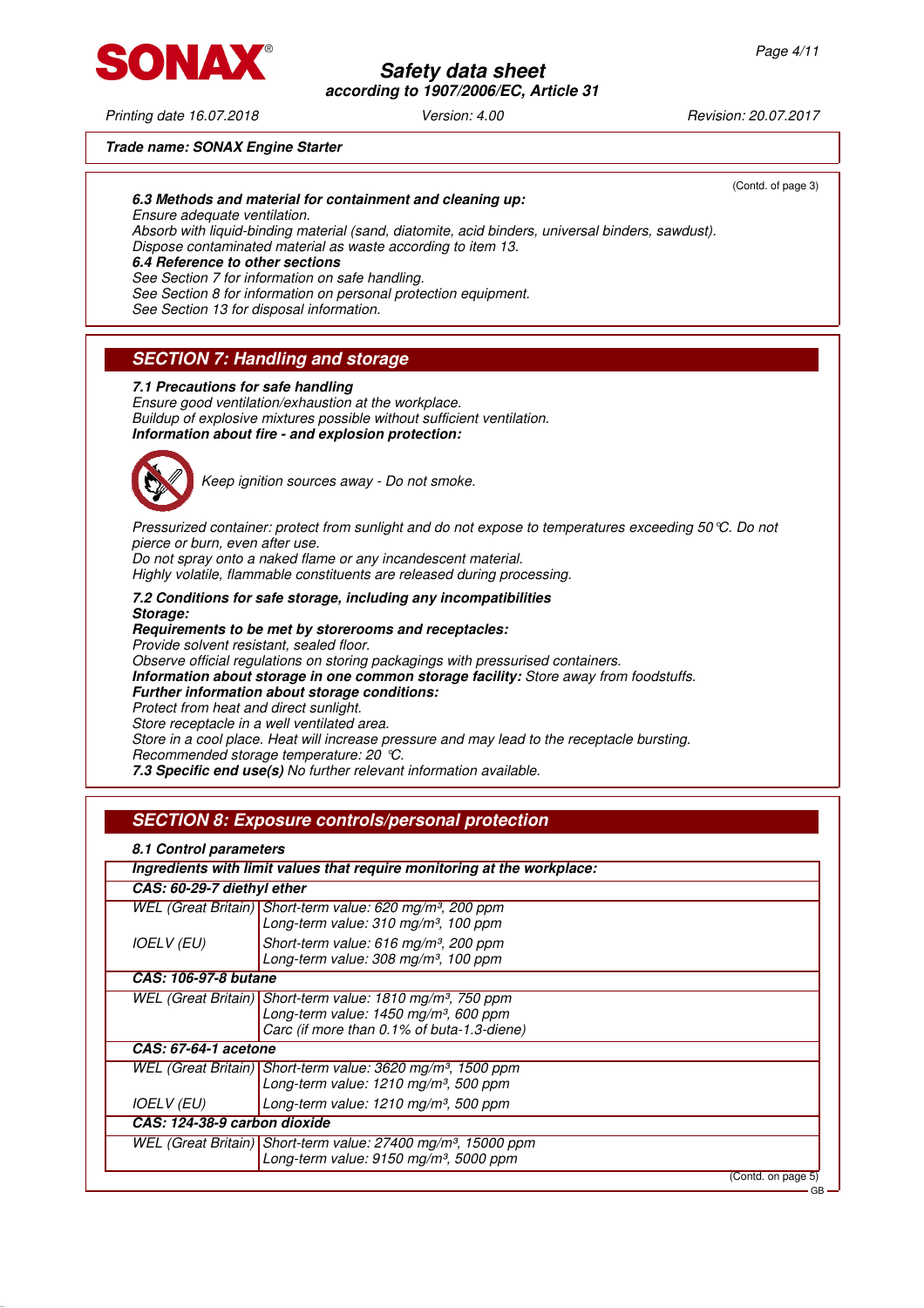

Printing date 16.07.2018 Version: 4.00 Revision: 20.07.2017

**Trade name: SONAX Engine Starter**

|                            |                   |                                                                                                                                 | (Contd. of page 4) |
|----------------------------|-------------------|---------------------------------------------------------------------------------------------------------------------------------|--------------------|
| <b>IOELV (EU)</b>          |                   | Long-term value: 9000 mg/m <sup>3</sup> , 5000 ppm                                                                              |                    |
|                            |                   | CAS: 107-98-2 1-Methoxy-2-propanol                                                                                              |                    |
|                            |                   | WEL (Great Britain) Short-term value: 560 mg/m <sup>3</sup> , 150 ppm<br>Long-term value: 375 mg/m <sup>3</sup> , 100 ppm<br>Sk |                    |
| <b>IOELV (EU)</b>          |                   | Short-term value: 568 mg/m <sup>3</sup> , 150 ppm<br>Long-term value: 375 mg/m <sup>3</sup> , 100 ppm<br><b>Skin</b>            |                    |
|                            |                   | CAS: 110-82-7 cyclohexane                                                                                                       |                    |
|                            |                   | WEL (Great Britain) Short-term value: 1050 mg/m <sup>3</sup> , 300 ppm                                                          |                    |
|                            |                   | Long-term value: 350 mg/m <sup>3</sup> , 100 ppm                                                                                |                    |
| <b>IOELV (EU)</b>          |                   | Long-term value: 700 mg/m <sup>3</sup> , 200 ppm                                                                                |                    |
|                            |                   | <b>Regulatory information WEL (Great Britain): EH40/2011</b>                                                                    |                    |
| <b>DNELs</b>               |                   |                                                                                                                                 |                    |
|                            |                   | CAS: 60-29-7 diethyl ether                                                                                                      |                    |
| Oral                       |                   | DNEL 15.6 mg/kg (consumer) (longterm systematic effects)                                                                        |                    |
| Dermal                     |                   | DNEL 15.6 mg/kg bw/day (consumer) (longterm systematic effects)                                                                 |                    |
|                            |                   | 44 mg/kg bw/day (worker) (longterm systematic effects)                                                                          |                    |
|                            |                   | Inhalative DNEL $54.5$ mg/m <sup>3</sup> (consumer) (longterm systematic effects)                                               |                    |
|                            |                   | 616 mg/m <sup>3</sup> (worker) (acute short-term systematic effects)                                                            |                    |
|                            |                   | DNEL 308 mg/m <sup>3</sup> (worker) (longterm systematic effects)                                                               |                    |
|                            |                   | Hydrocarbons, C6-C7, n-alkanes, isoalkanes, cyclics, <5% n-hexane                                                               |                    |
| Oral                       |                   | DNEL 699 mg/kg bw/day (consumer) (chronic exposition / systemic effects)                                                        |                    |
| Dermal                     |                   | DNEL 699 mg/kg bw/day (consumer) (chronic exposition / systemi effects)                                                         |                    |
|                            |                   | 773 mg/kg bw/day (worker) (chronic exposition / systemic effects)                                                               |                    |
|                            |                   | Inhalative DNEL 608 mg/m <sup>3</sup> (consumer) (chronic exposition / systemic effects)                                        |                    |
|                            |                   | 2035 mg/m <sup>3</sup> (worker) (chronic exposition / systemic effects)                                                         |                    |
|                            |                   | CAS: 107-98-2 1-Methoxy-2-propanol                                                                                              |                    |
| Oral                       |                   | DNEL 3.3 mg/kg (consumer) (long-term / systemic effects)                                                                        |                    |
| Dermal                     |                   | DNEL 18.1 mg/kg (consumer) (long-term / systemic effects)                                                                       |                    |
|                            |                   | 50.6 mg/kg (worker) (long-term / systemic effects)                                                                              |                    |
|                            |                   | Inhalative DNEL 43.9 mg/m <sup>3</sup> (consumer) (long-term / systemic effects)                                                |                    |
|                            |                   | 553.5 mg/m <sup>3</sup> (worker) (short-term / local effects)                                                                   |                    |
|                            | <b>DNEL</b>       | 369 mg/m <sup>3</sup> (worker) (long-term / systemic effects)                                                                   |                    |
| <b>PNECs</b>               |                   |                                                                                                                                 |                    |
| CAS: 60-29-7 diethyl ether |                   |                                                                                                                                 |                    |
|                            |                   | PNEC 4.2 mg/l (sewage plant) (Assessment factor 10)                                                                             |                    |
|                            |                   | 1.65 mg/l (water (intermittent release)) (Assessment Factor 100)                                                                |                    |
|                            |                   | 2 mg/l (water (fresh water)) (Assessment factor 50)                                                                             |                    |
|                            |                   | 0.2 mg/l (water (sea water)) (Assessment factor 500)                                                                            |                    |
|                            |                   | PNEC 9.14 mg/kg (sediment (fresh water))                                                                                        |                    |
|                            |                   | 0.914 mg/kg (sediment (sea water))                                                                                              |                    |
|                            | 0.66 mg/kg (soil) |                                                                                                                                 |                    |
|                            |                   | CAS: 107-98-2 1-Methoxy-2-propanol                                                                                              |                    |
| PNEC 100 mg/l (STP)        |                   |                                                                                                                                 |                    |
|                            |                   | 100 mg/l (water (intermittent release))                                                                                         |                    |
|                            |                   | 10 mg/l (water (fresh water))                                                                                                   |                    |
|                            |                   | 1 mg/l (water (sea water))                                                                                                      |                    |
| $PNEC$ 2.47 mg/kg (gro)    |                   |                                                                                                                                 |                    |
|                            |                   | 41.6 mg/kg (sediment (fresh water))                                                                                             |                    |
|                            |                   | 4.17 mg/kg (sediment (sea water))                                                                                               |                    |
|                            |                   |                                                                                                                                 |                    |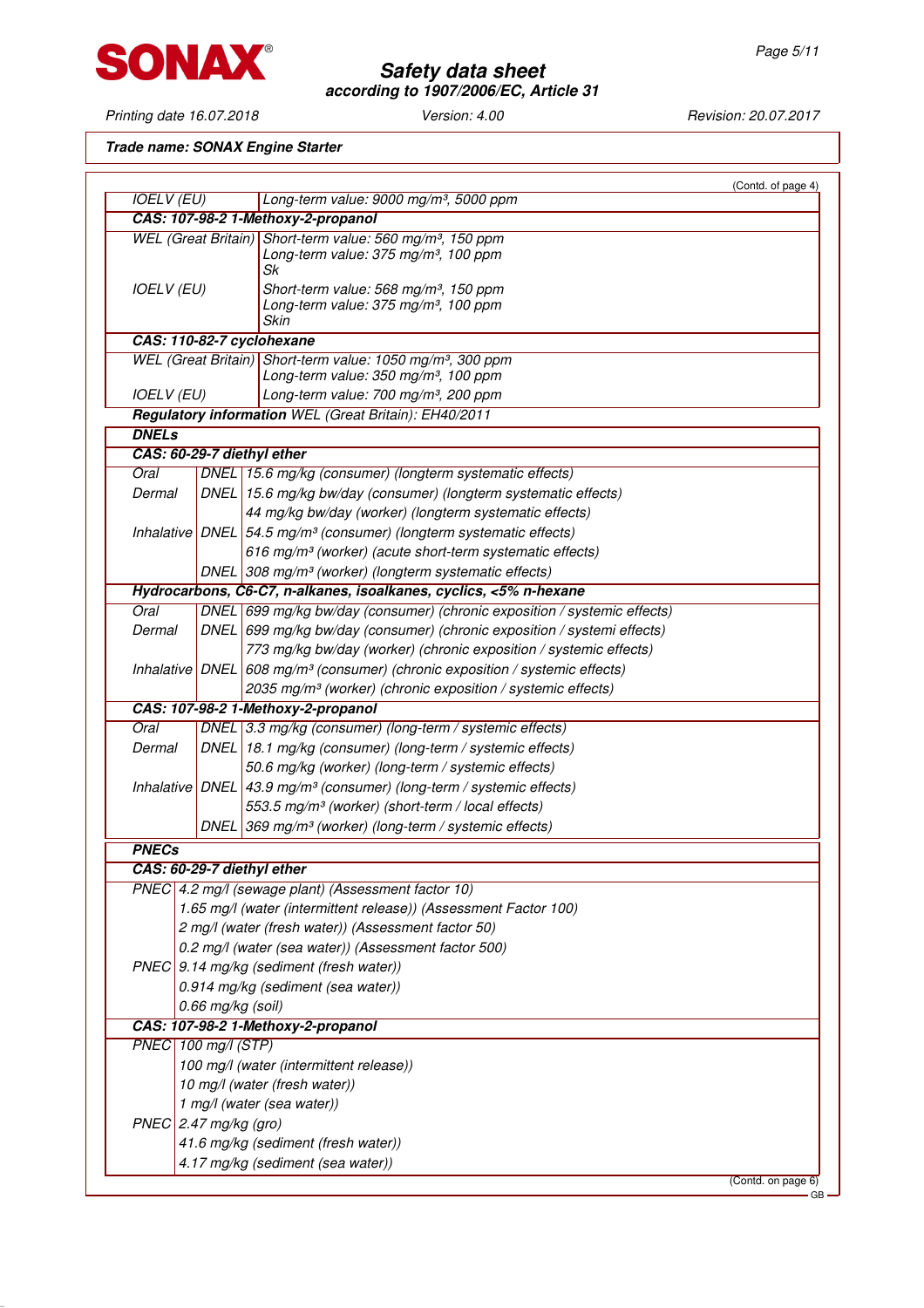SONAX®

Printing date 16.07.2018 Version: 4.00 Revision: 20.07.2017

## **Safety data sheet according to 1907/2006/EC, Article 31**

**Trade name: SONAX Engine Starter**

|                                                                                                                                                                                                                                             | (Contd. of page 5) |
|---------------------------------------------------------------------------------------------------------------------------------------------------------------------------------------------------------------------------------------------|--------------------|
| Additional information: The lists valid during the making were used as basis.                                                                                                                                                               |                    |
| 8.2 Exposure controls                                                                                                                                                                                                                       |                    |
| Suitable technical control devices                                                                                                                                                                                                          |                    |
| Ensure good ventilation. This can be achieved by localised extraction or general ventilation. If this is not<br>sufficient to keep the concentration below the occupational exposure limit, suitable breathing protection is to<br>be worn. |                    |
| Personal protective equipment:                                                                                                                                                                                                              |                    |
| General protective and hygienic measures:                                                                                                                                                                                                   |                    |
| The usual precautionary measures are to be adhered to when handling chemicals.                                                                                                                                                              |                    |
| Keep away from foodstuffs, beverages and feed.                                                                                                                                                                                              |                    |
| Wash hands before breaks and at the end of work.                                                                                                                                                                                            |                    |
| <b>Respiratory protection:</b>                                                                                                                                                                                                              |                    |
| Ensure good ventilation/exhaustion at the workplace.                                                                                                                                                                                        |                    |
| If the occupational exposure limit is exceeded:                                                                                                                                                                                             |                    |
| The following breathing protection is recommended:                                                                                                                                                                                          |                    |
| Respiratory filter for organic gases and vapours (Type A)                                                                                                                                                                                   |                    |
| Identification colour: Brown                                                                                                                                                                                                                |                    |
| <b>IDIN EN 143871</b>                                                                                                                                                                                                                       |                    |
| <b>Protection of hands:</b>                                                                                                                                                                                                                 |                    |
| Protective gloves                                                                                                                                                                                                                           |                    |
| The glove material has to be impermeable and resistant to the product/ the substance/ the preparation.                                                                                                                                      |                    |
| <b>Material of gloves</b>                                                                                                                                                                                                                   |                    |
| Nitrile rubber, NBR                                                                                                                                                                                                                         |                    |
| Recommended thickness of the material: $> 0.4$ mm                                                                                                                                                                                           |                    |
| <b>IEN 3741</b>                                                                                                                                                                                                                             |                    |
| <b>Penetration time of glove material</b> Value for the permeation: Level 6 ( $\geq$ 480min)                                                                                                                                                |                    |
| Eye protection:                                                                                                                                                                                                                             |                    |
| Safety glasses                                                                                                                                                                                                                              |                    |
| IEN 1661                                                                                                                                                                                                                                    |                    |

| 9.1 Information on basic physical and chemical properties<br><b>General Information</b>                        |                                                                             |
|----------------------------------------------------------------------------------------------------------------|-----------------------------------------------------------------------------|
| Appearance:                                                                                                    |                                                                             |
| Form:                                                                                                          | Aerosol                                                                     |
| Colour:                                                                                                        | Colourless                                                                  |
| Odour:                                                                                                         | Characteristic                                                              |
| <b>Odour threshold:</b>                                                                                        | Not determined.                                                             |
| pH-value:                                                                                                      | Not applicable.                                                             |
| Change in condition<br>Melting point/freezing point:<br>Initial boiling point and boiling range: $30 - 185$ °C | Undetermined.<br>(Active ingredient data)                                   |
| <b>Flash point:</b>                                                                                            | $-40$ °C (DIN 51755)<br>(Active ingredient data)                            |
| Flammability (solid, gas):                                                                                     | Not applicable.                                                             |
| Decomposition temperature:                                                                                     | Not determined.                                                             |
| Auto-ignition temperature:                                                                                     | Not determined.                                                             |
| <b>Explosive properties:</b>                                                                                   | Not determined.<br>In use, may form flammable/explosive vapour-air mixture. |
| <b>Explosion limits:</b>                                                                                       |                                                                             |
| Lower:                                                                                                         | 1.7 Vol.% (Main ingredient data)<br>1.5 Vol.% (Propellant data)             |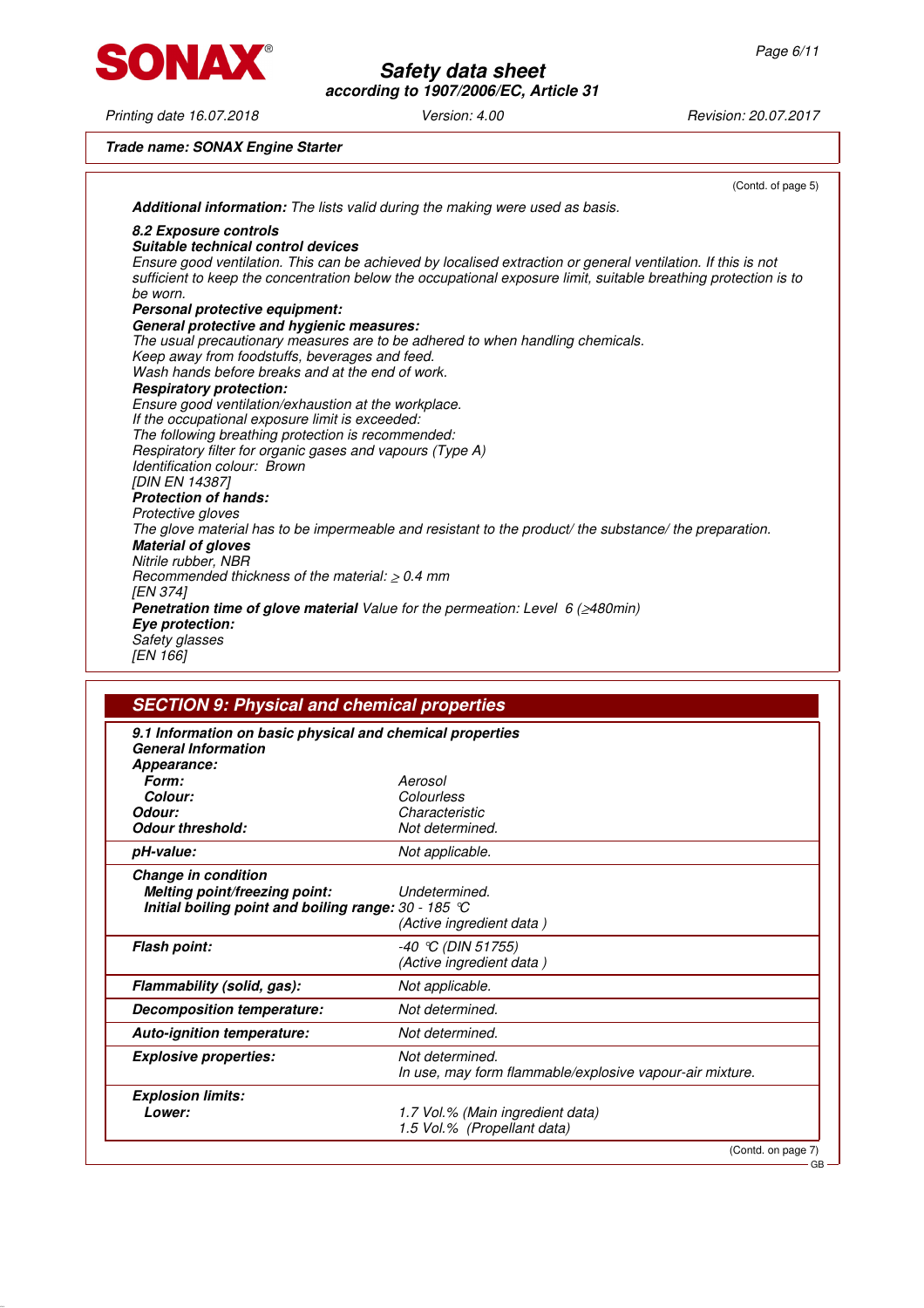

Printing date 16.07.2018 Version: 4.00 Revision: 20.07.2017

#### **Trade name: SONAX Engine Starter**

|                                         | (Contd. of page 6)                                                |
|-----------------------------------------|-------------------------------------------------------------------|
| Upper:                                  | 36.0 Vol.% (Main ingredient data)<br>10.9 Vol.% (Propellant data) |
| Vapour pressure:                        | Not determined.                                                   |
| Density at 20 °C:                       | $0.74 - 0.75$ g/cm <sup>3</sup><br>(Active ingredient data)       |
| <b>Relative density</b>                 | Not determined.                                                   |
| Vapour density                          | Not determined.                                                   |
| <b>Evaporation rate</b>                 | Not applicable.                                                   |
| Solubility in / Miscibility with        |                                                                   |
| water:                                  | Not miscible or difficult to mix.                                 |
| Partition coefficient: n-octanol/water: | Not determined.                                                   |
| <b>Viscosity:</b>                       |                                                                   |
| Flow time at 20 $^{\circ}$ C            | 10 - 12 s (DIN EN ISO 2431/4mm)<br>(Active ingredient data)       |
| 9.2 Other information                   | No further relevant information available.                        |

## **SECTION 10: Stability and reactivity**

**10.1 Reactivity** No dangerous reactions known.

- **10.2 Chemical stability** Stable under normal conditions.
- **10.3 Possibility of hazardous reactions** Develops readily flammable gases/fumes.
- **10.4 Conditions to avoid**

 $\sqrt{ }$ 

An increase in pressure may lead to bursting.

Pressurized container: protect from sunlight and do not expose to temperatures exceeding 50°C. Do not pierce or burn, even after use.

Keep ignition sources away - Do not smoke.

See Section 7 for information on safe handling.

**10.5 Incompatible materials:** strong oxidizing agents

**10.6 Hazardous decomposition products:** No dangerous decomposition products known.

## **SECTION 11: Toxicological information**

**11.1 Information on toxicological effects** There are no toxicological findings on this mixture. **Acute toxicity** Based on available data, the classification criteria are not met.

### **LD/LC50 values relevant for classification:**

|                    | CAS: 60-29-7 diethyl ether |                                                                   |
|--------------------|----------------------------|-------------------------------------------------------------------|
| Oral               | LD50                       | 1215 mg/kg (rat)                                                  |
| Dermal             | LD50                       | >2000 mg/kg (rabbit)                                              |
| Inhalative LC50/4d |                            | $97 \text{ mg}/l \text{ (rat)}$                                   |
|                    |                            | LC 50/14d 2138 mg/kg (Poecilla reticulata)                        |
|                    |                            | Hydrocarbons, C6-C7, n-alkanes, isoalkanes, cyclics, <5% n-hexane |
| Oral               | LD50                       | >5840 mg/kg (rat) (OECD 401)                                      |
| Dermal             | LD50                       | >2920 mg/kg (rat) (OECD 402)                                      |
| Inhalative LC50/4d |                            | 25.2 mg/l (rat) (OECD 403)                                        |
|                    | CAS: 106-97-8 butane       |                                                                   |
| Inhalative LC50/4d |                            | 658 mg/l (rat)                                                    |
|                    | CAS: 67-64-1 acetone       |                                                                   |
| Oral               | LD50                       | 4700-5800 mg/kg (rat)                                             |
| Dermal             | LD50                       | >2000 mg/kg (rabbit)                                              |
| Inhalative LC50/4d |                            | 76 mg/l (rat)                                                     |
|                    |                            | CAS: 107-98-2 1-Methoxy-2-propanol                                |
| Oral               | LD50                       | 4016 mg/kg (rat)                                                  |
|                    |                            | (Contd. on page 8)                                                |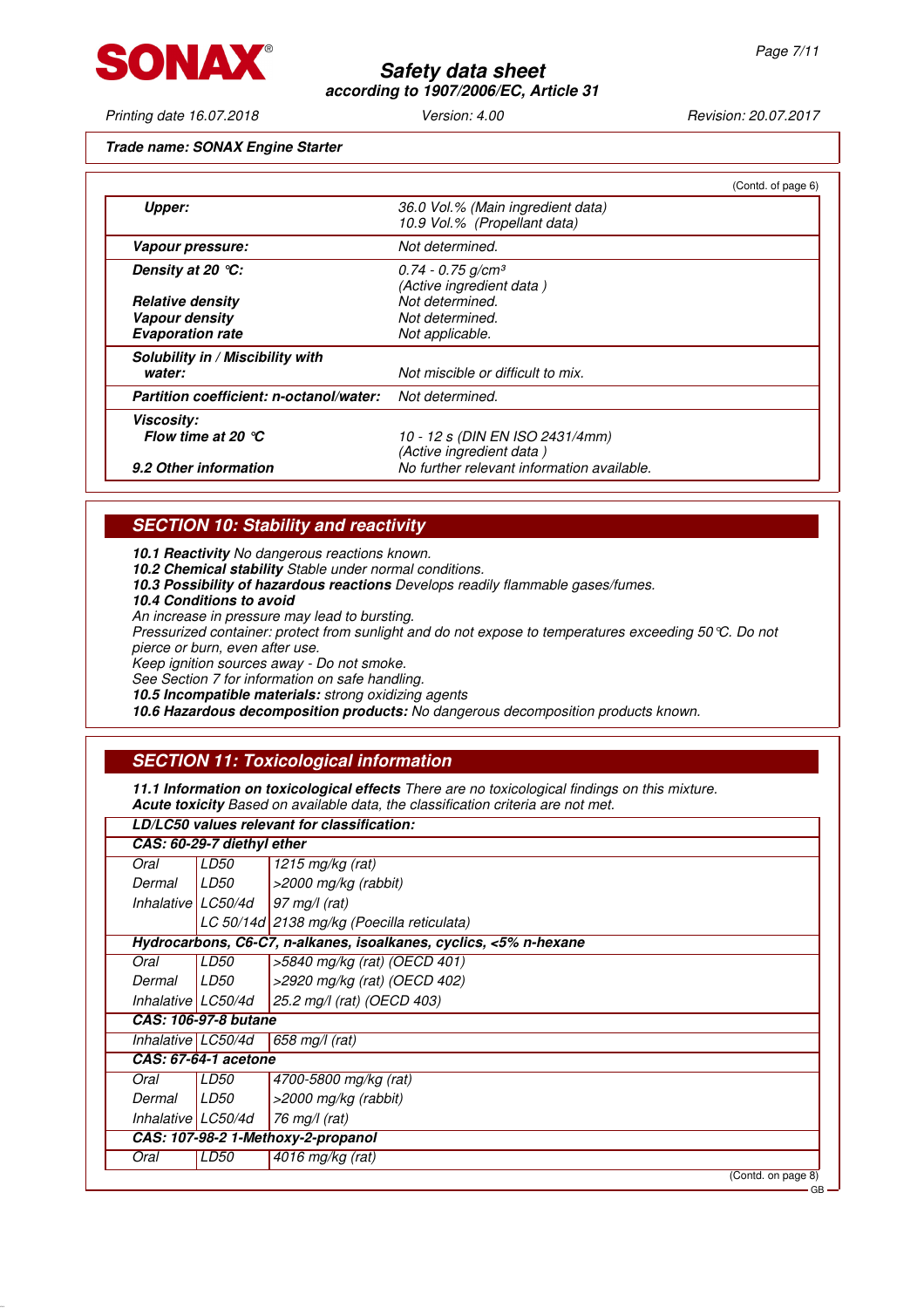

Printing date 16.07.2018 Version: 4.00 Revision: 20.07.2017

## **Trade name: SONAX Engine Starter**

|                               |                                                                 | (Contd. of page 7)                                                                                                                                                                                                                                                                                                                                                     |
|-------------------------------|-----------------------------------------------------------------|------------------------------------------------------------------------------------------------------------------------------------------------------------------------------------------------------------------------------------------------------------------------------------------------------------------------------------------------------------------------|
| Dermal                        | LD50                                                            | >2000 mg/kg (rat)                                                                                                                                                                                                                                                                                                                                                      |
| Inhalative $\lfloor$ LC0 / 6h |                                                                 | $>7000$ ppm (rat)                                                                                                                                                                                                                                                                                                                                                      |
|                               | CAS: 110-82-7 cyclohexane                                       |                                                                                                                                                                                                                                                                                                                                                                        |
| Oral                          | LD50                                                            | 12000 mg/kg (rat)                                                                                                                                                                                                                                                                                                                                                      |
| Dermal                        | LD50                                                            | $>18000$ mg/kg (rabbit)                                                                                                                                                                                                                                                                                                                                                |
|                               | CAS: 110-54-3 n-hexane                                          |                                                                                                                                                                                                                                                                                                                                                                        |
| Oral                          | LD50                                                            | 5000 mg/kg (mouse)                                                                                                                                                                                                                                                                                                                                                     |
| Dermal                        | LD50                                                            | >2000 mg/kg (rabbit)                                                                                                                                                                                                                                                                                                                                                   |
| Inhalative LC50/4d            |                                                                 | 172 mg/l (rat)                                                                                                                                                                                                                                                                                                                                                         |
|                               | <b>Primary irritant effect:</b>                                 |                                                                                                                                                                                                                                                                                                                                                                        |
|                               | <b>Skin corrosion/irritation</b><br>Causes skin irritation.     |                                                                                                                                                                                                                                                                                                                                                                        |
|                               | Serious eye damage/irritation<br>Causes serious eye irritation. |                                                                                                                                                                                                                                                                                                                                                                        |
|                               |                                                                 | Respiratory or skin sensitisation<br>On the basis of the available data, the classification criteria are not complied with (Conventional Method).                                                                                                                                                                                                                      |
|                               | <b>Repeated dose toxicity</b>                                   |                                                                                                                                                                                                                                                                                                                                                                        |
|                               | CAS: 60-29-7 diethyl ether                                      |                                                                                                                                                                                                                                                                                                                                                                        |
| Oral                          |                                                                 | NOAEL 500 mg/kg (Ratte)                                                                                                                                                                                                                                                                                                                                                |
|                               |                                                                 | Inhalative NOAEC 13.8 mg/m <sup>3</sup> (rat)                                                                                                                                                                                                                                                                                                                          |
|                               |                                                                 | CMR effects (carcinogenity, mutagenicity and toxicity for reproduction) Contains n-hexane!<br>Germ cell mutagenicity Based on available data, the classification criteria are not met.<br>Carcinogenicity Based on available data, the classification criteria are not met.<br>Reproductive toxicity Based on available data, the classification criteria are not met. |
|                               | <b>STOT-single exposure</b>                                     | May cause drowsiness or dizziness.                                                                                                                                                                                                                                                                                                                                     |
|                               |                                                                 | <b>STOT-repeated exposure</b> Based on available data, the classification criteria are not met.                                                                                                                                                                                                                                                                        |
|                               |                                                                 | Aspiration hazard Based on available data, the classification criteria are not met.                                                                                                                                                                                                                                                                                    |

## **SECTION 12: Ecological information**

#### **12.1 Toxicity**

Product is considered to be harmful to aquatic organisms. May have long-term harmful effects in aquatic environments.

|                      | CAS: 60-29-7 diethyl ether                                        |                    |
|----------------------|-------------------------------------------------------------------|--------------------|
| LC50 / 96h           | 2560 mg/l (Pimephales promelas)                                   |                    |
| LC50 / 48h           | 2840 mg/l (Leuciscus idus)                                        |                    |
| EC50 / 72h           | $\vert$ >100 mg/l (Desmodesmus subspicatus)                       |                    |
|                      | NOEC / 72 h $>100$ mg/l (Desmodesmus subspicatus)                 |                    |
|                      | Hydrocarbons, C6-C7, n-alkanes, isoalkanes, cyclics, <5% n-hexane |                    |
| LL50 / 96h           | 11.4 mg/l (Oncorhynchus mykiss) (OECD 203)                        |                    |
| EL50 / 48h           | 3 mg/l (Daphnia magna) (OECD 202)                                 |                    |
| EL50 / 72h           | 30-100 mg/l (Pseudokirchneriella subcapitata)                     |                    |
| <i>LOEC</i>          | 0.32 mg/l (Daphnia magna)                                         |                    |
|                      | NOELR 72 h   3 mg/l (Pseudokirchneriella subcapitata)             |                    |
|                      | $NOEC / 21 d   0.17 mg/1 (Daphnia magna)$                         |                    |
| CAS: 67-64-1 acetone |                                                                   |                    |
| LC50 / 96h           | 5540 mg/l (Regenbogenforelle)                                     |                    |
| EC50 / 48h           | 8800 mg/l (Daphnia magna)                                         |                    |
|                      |                                                                   | (Contd. on page 9) |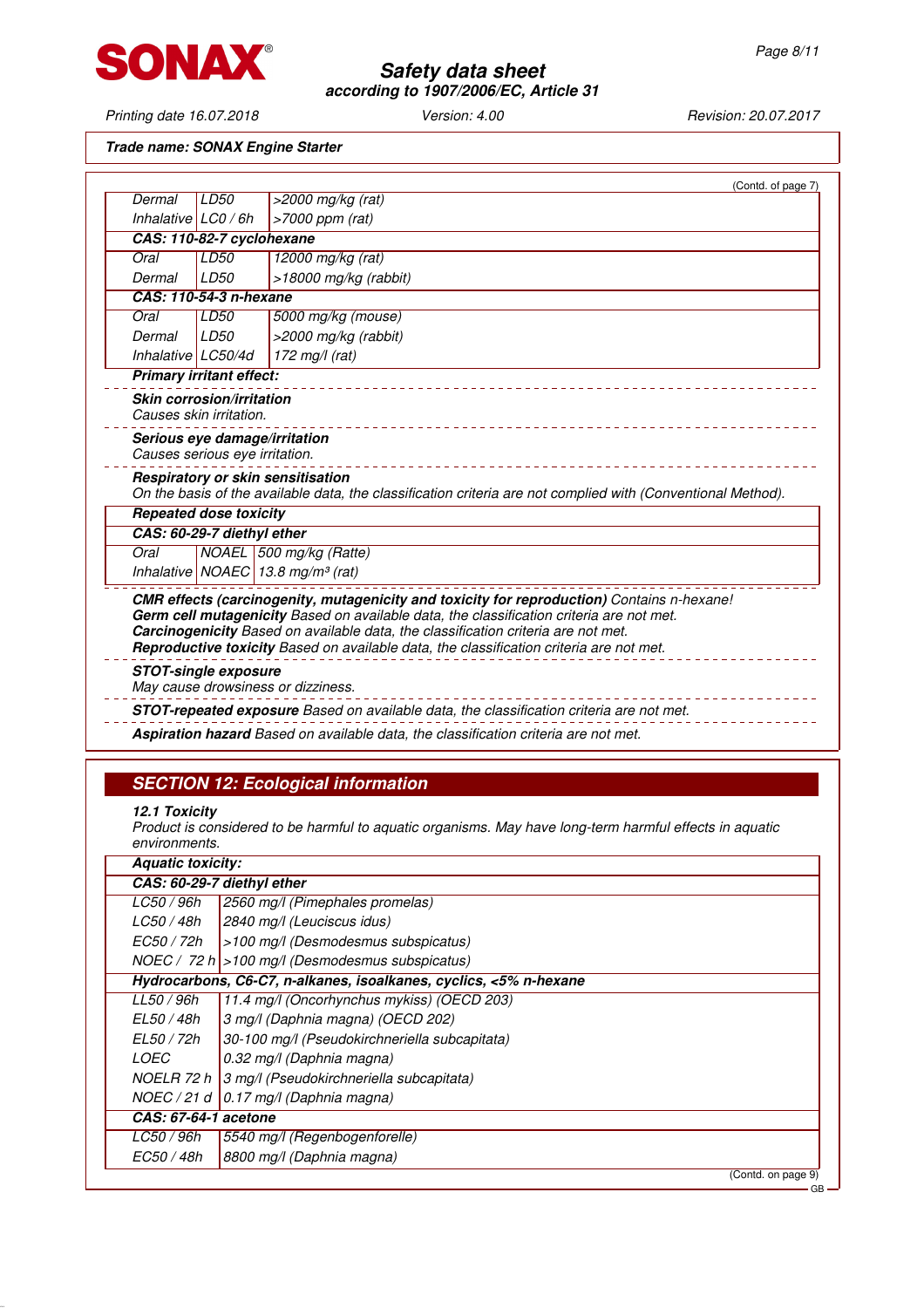

Printing date 16.07.2018 Version: 4.00 Revision: 20.07.2017

**Trade name: SONAX Engine Starter**

|                              | (Contd. of page 8)                                                                                                     |  |
|------------------------------|------------------------------------------------------------------------------------------------------------------------|--|
|                              | CAS: 107-98-2 1-Methoxy-2-propanol                                                                                     |  |
| LC50 / 96h                   | >6800 mg/l (Leuciscus idus) (DIN38412)                                                                                 |  |
| LC50 / 48h                   | 23300 mg/l (Daphnia magna)                                                                                             |  |
| <i>EC50</i>                  | >1000 mg/l (Pseudokirchneriella subcapitata) (7d)                                                                      |  |
| EC50/3h                      | >1000 mg/l (activated sludge) (OECD 209)                                                                               |  |
|                              | 12.2 Persistence and degradability                                                                                     |  |
|                              | Hydrocarbons, C6-C7, n-alkanes, isoalkanes, cyclics, <5% n-hexane                                                      |  |
|                              | Biodegradiation 81 % (28d)                                                                                             |  |
|                              | CAS: 107-98-2 1-Methoxy-2-propanol                                                                                     |  |
|                              | Biodegradiation 90 - 100 % (OEECD 301E)                                                                                |  |
|                              | 12.3 Bioaccumulative potential                                                                                         |  |
|                              | Hydrocarbons, C6-C7, n-alkanes, isoalkanes, cyclics, <5% n-hexane                                                      |  |
|                              | log POW 3.4 - 5.2 log POW                                                                                              |  |
| CAS: 67-64-1 acetone         |                                                                                                                        |  |
| log POW -0.24 log POW        |                                                                                                                        |  |
|                              | CAS: 107-98-2 1-Methoxy-2-propanol                                                                                     |  |
|                              | $log Kow$ -0.43 log Kow (25 °C)                                                                                        |  |
| CAS: 110-54-3 n-hexane       |                                                                                                                        |  |
| log POW 3.9 log POW          |                                                                                                                        |  |
| 12.4 Mobility in soil        |                                                                                                                        |  |
| diethyl ether:               |                                                                                                                        |  |
|                              | Hydrocarbons, C6-C7, n-alkanes, isoalkanes, cyclics, < 5% n-hexane:<br>Highly volatile, will partition rapidly to air. |  |
|                              | Additional ecological information:                                                                                     |  |
|                              | <b>General notes:</b> The product may not be released into the environment without control.                            |  |
|                              | 12.5 Results of PBT and vPvB assessment Not applicable.                                                                |  |
| <b>PBT:</b> Not applicable.  |                                                                                                                        |  |
| <b>vPvB:</b> Not applicable. |                                                                                                                        |  |
|                              | 12.6 Other adverse effects No further relevant information available.                                                  |  |

## **SECTION 13: Disposal considerations**

**13.1 Waste treatment methods** Dangerous waste in accordance with the Directive on the List of Waste Materials **Recommendation** Waste must be disposed of while observing the local, official regulations. **European waste catalogue** Disposal / product + Disposal / contaminated packaging 15 01 10\* packaging containing residues of or contaminated by dangerous substances

| 14.1 UN-Number<br>ADR. IMDG. IATA | UN1950                      |  |
|-----------------------------------|-----------------------------|--|
| 14.2 UN proper shipping name      |                             |  |
| <b>ADR</b>                        | <i><b>1950 AEROSOLS</b></i> |  |
| <i><b>IMDG</b></i>                | <i>AEROSOLS</i>             |  |
| <b>IATA</b>                       | AEROSOLS, flammable         |  |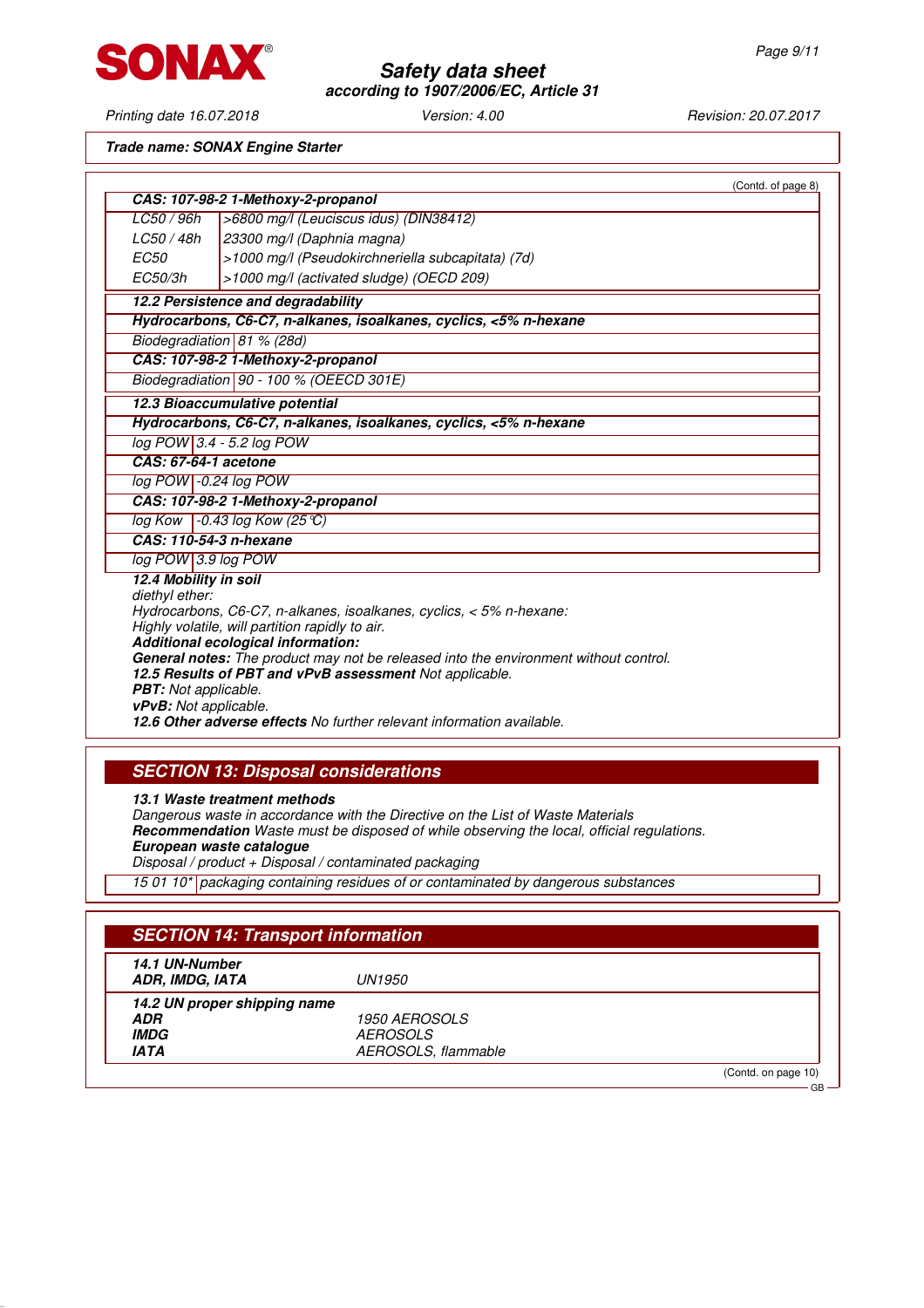

Printing date 16.07.2018 Version: 4.00 Revision: 20.07.2017

**Trade name: SONAX Engine Starter**

|                                                    | (Contd. of page 9)                |
|----------------------------------------------------|-----------------------------------|
| 14.3 Transport hazard class(es)                    |                                   |
| <b>ADR</b>                                         |                                   |
|                                                    |                                   |
| <b>Class</b>                                       | 2 5F Gases.                       |
| Label                                              | 2.1                               |
| <b>IMDG, IATA</b>                                  |                                   |
|                                                    |                                   |
| <b>Class</b>                                       | 2.1                               |
| Label                                              | 2.1                               |
| 14.4 Packing group<br>ADR, IMDG, IATA              | Void                              |
| 14.5 Environmental hazards:                        |                                   |
| <b>Marine pollutant:</b>                           | Yes                               |
|                                                    | absent due to package size = < 5l |
| 14.6 Special precautions for user see Sections 6-8 | Warning: Gases.                   |
| Transport/Additional information:                  |                                   |
| <b>ADR</b>                                         |                                   |
| Limited quantities (LQ)                            | 1L                                |
| <b>Transport category</b>                          | $\overline{c}$                    |
| <b>Tunnel restriction code</b>                     | D                                 |
| <b>UN "Model Regulation":</b>                      | UN1950, AEROSOLS, 2.1             |
|                                                    |                                   |

## **SECTION 15: Regulatory information**

**15.1 Safety, health and environmental regulations/legislation specific for the substance or mixture** The following substance(s) in this product is (are) identified by CAS number either in countries not subject to the REACH regulation or in regulations not yet updated with the new naming convention for hydrocarbon solvents.

Hydrocarbons, C6-C7, n-alkanes, isoalkanes, cyclics, < 5% n-hexane: CAS 64742-49-0

#### **National regulations:**

#### **Information about limitation of use:**

Employment restrictions concerning juveniles must be observed.

Employment restrictions concerning pregnant and lactating women must be observed. **15.2 Chemical safety assessment:** A Chemical Safety Assessment has not been carried out.

## **SECTION 16: Other information**

This information is based on our present knowledge. However, this shall not constitute a guarantee for any specific product features and shall not establish a legally valid contractual relationship.

#### **Relevant phrases**

H220 Extremely flammable gas.

- H224 Extremely flammable liquid and vapour.
- H225 Highly flammable liquid and vapour.
- H226 Flammable liquid and vapour.
- H280 Contains gas under pressure; may explode if heated.

H281 Contains refrigerated gas; may cause cryogenic burns or injury.

(Contd. on page 11)

GB